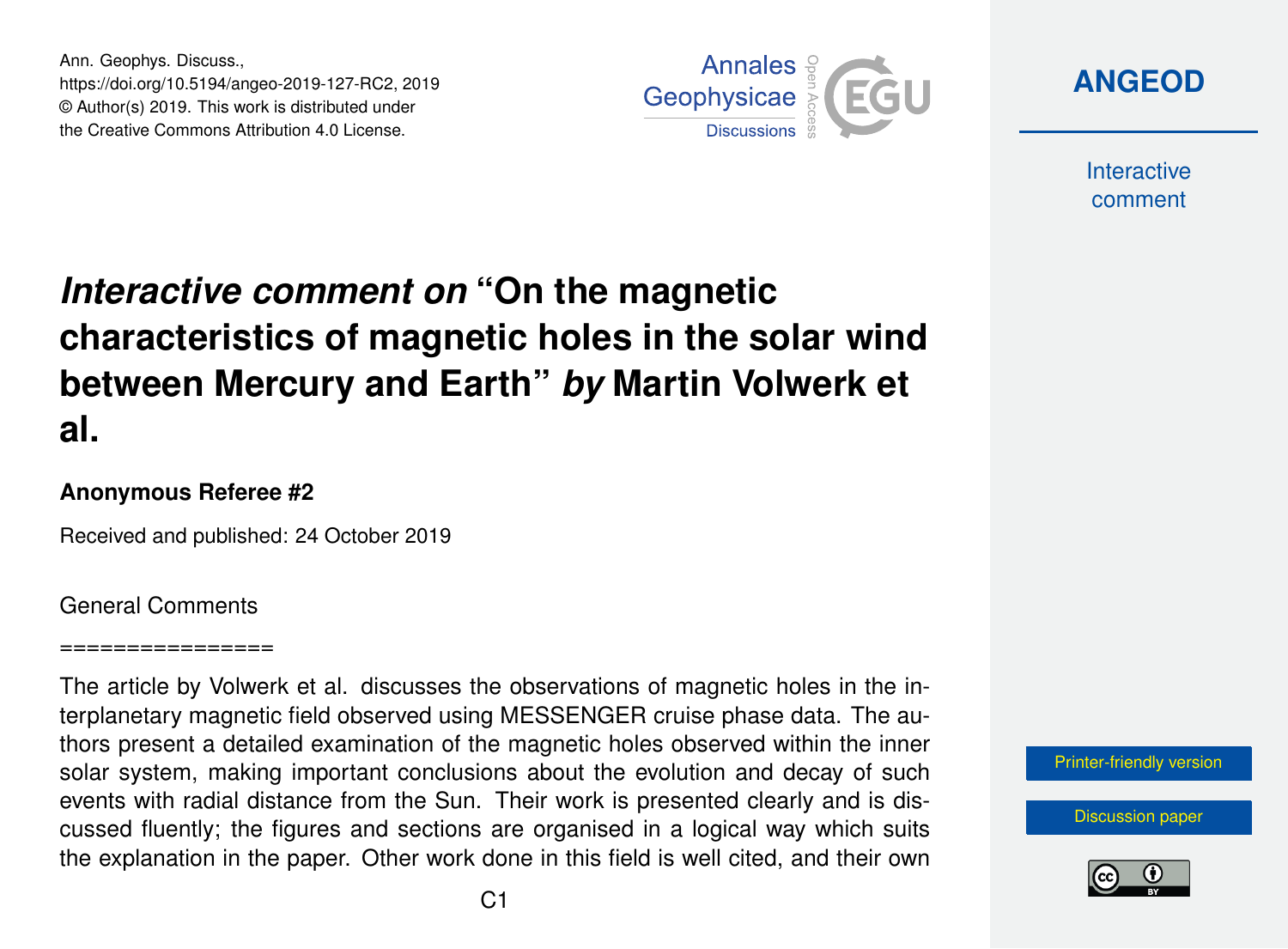contribution is clearly stated. This is a valuable contribution, and as stated in their conclusion, could eventually be extended using data from the BepiColombo mission during its cruise phase.

Specific Comments

=================

line 80: What is the advantage of using this particular method over the others which may have been used in past studies of these events?

line 85: Why do they have to be separated by 300 s? Figure 3 shows two magnetic holes, but it only counts as a single one due to this criterion - are many events missed out because of this?

Figures 3 and 4: A little more description of these figures (i.e. what parameters are plotted in each panel) should be included both in the caption and where they are first mentioned in the text (lines ∼95-100).

line 125: Is the increase in occurrence past Earth meaningful? The gradient of the decrease in occurrence moving away from Mercury's orbit could possibly be quantified.

line 129: There are very few events in the bins past the orbit of Venus - this should be commented upon here, I think you have a fairly comparable number of events and width bins in the left panel Figure 7 which makes the statistics harder to trust than those from between Mercury and Venus.

lines 135-135: Again, could the erratic distribution outside of the orbit of Venus be attributed to a small number of events?

Section 4.2: It's a bit difficult to visualise any trends in the PMHs using the stacked histogram in Figure 6 - maybe this either warrants its own figure, or at least a separate panel on Figure 6

Figure 8: While I agree that the events are much more spread out in terms of their width

**Interactive** comment

[Printer-friendly version](https://www.ann-geophys-discuss.net/angeo-2019-127/angeo-2019-127-RC2-print.pdf)

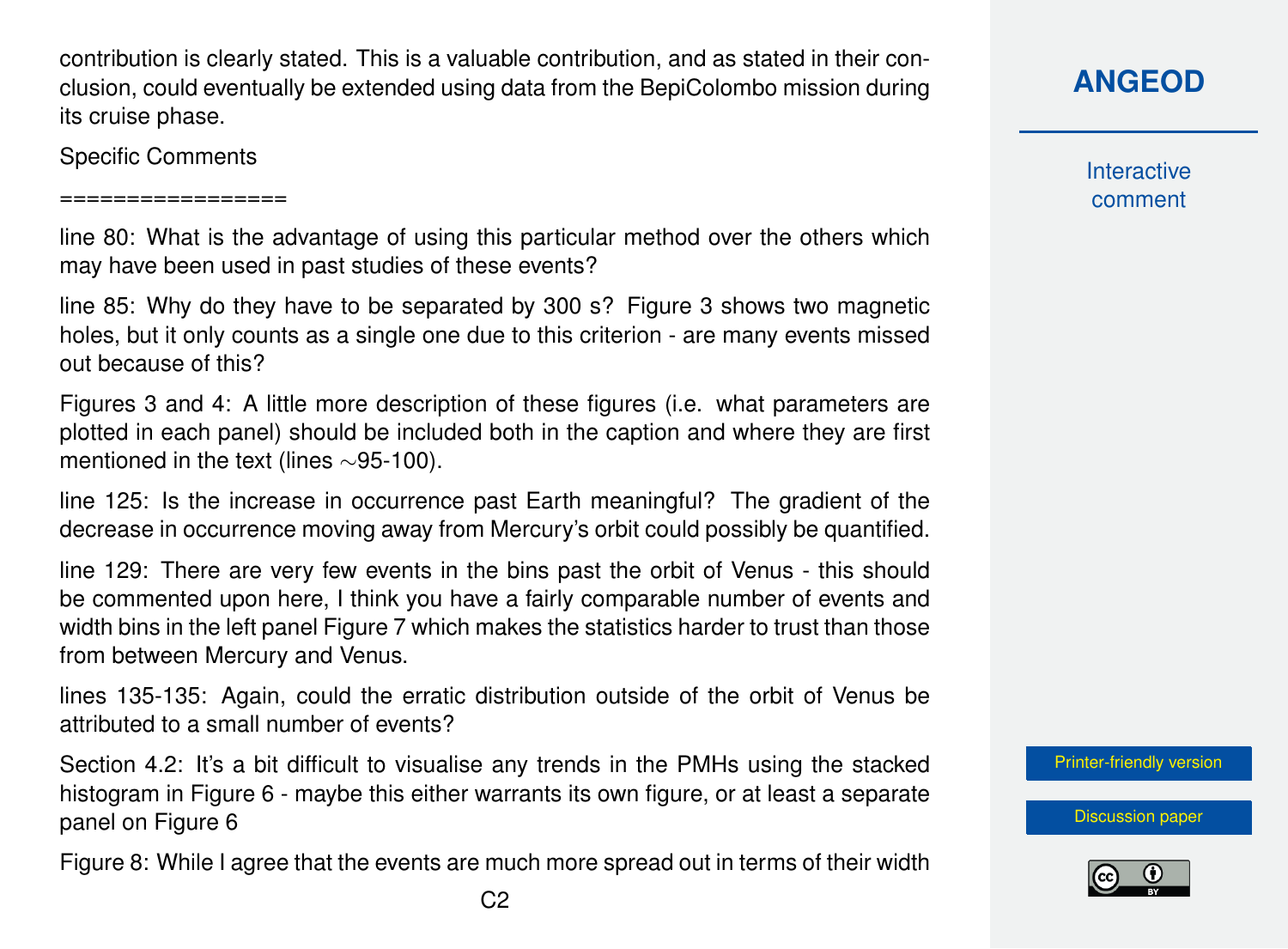outside the orbit of Venus, the two bins within  $0.8 < R < 0.9$  contain relatively few events observed during relatively little dwell time - one width bin in particular (at around 25 s) appears to dictate the range of your colour bar, would it be worth adjusting the colour bar range to make the other columns easier to see? It would improve the visibility of the more statistically significant columns at the expense of the lesser ones.

line 160: How many events fall into the significantly higher width bins mentioned here? It could be argued that the spread of the widths at higher (>15 nT) field strengths are more difficult to gauge because there appears to be relatively fewer events spread across many width bins, whereas those with  $B < 15$  nT seem to exhibit a fairly continuous distribution. The hypothesis that there is a trend in the widths of the LMHs could be made more obvious in some way using the B < 15 nT section of the left panel of Figure 9, for example by overlaying some lines indicating percentiles, or the standard deviation.

line 178-180: Are these numbers from the top panel of figure 7 of Sperverslage et al., 2000? If so, it looks to me like there is actually an increase in width from ∼6 or 7 s at 0.3 AU, to about 9 or 10 s at ∼1 AU (granted - the figure is difficult to read with much precision). To me, it looks like this trend is visible in in your figure 7 - maybe using the mean or mode of your radial bins, you might be able to confirm this by plotting them over the current figure 7, alongside the Sperverslage et al. numbers.

Technical Corrections

=====================

line 3-5: There are some weird issues with the spacing between characters on these lines in the PDF (I'm not sure if these are actually typos - they are probably just problems with the PDF itself) e.g. "a s a m aximum o f 1 0  $\hat{a} \hat{U}$ e r otation o f"

line 6: "increas" -> "increase"

Figure 2: Please mention the units in the bottom panel on the axis label and/or the

**Interactive** comment

[Printer-friendly version](https://www.ann-geophys-discuss.net/angeo-2019-127/angeo-2019-127-RC2-print.pdf)